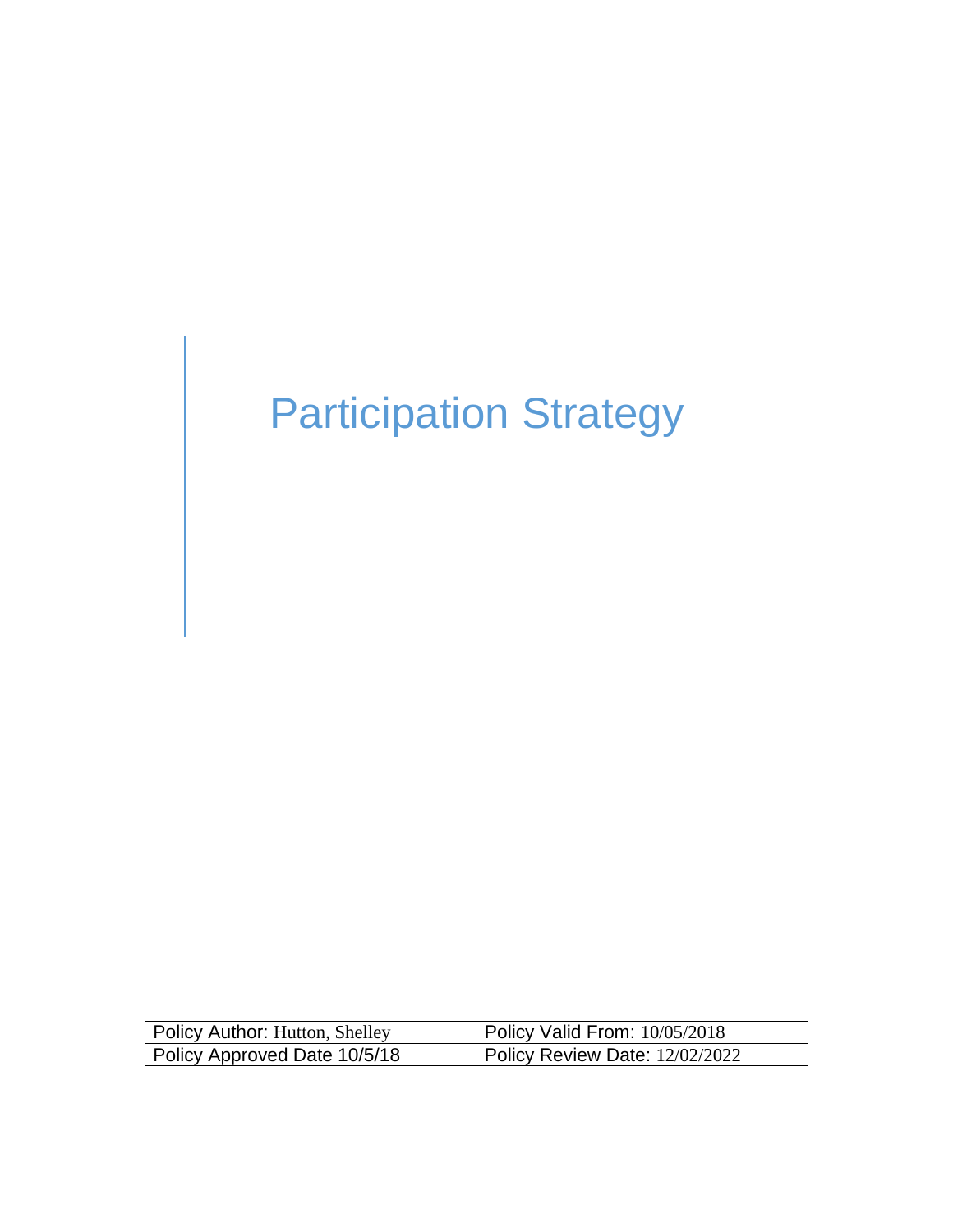## <span id="page-1-0"></span>Policy/Strategy Control Statement

| $\mathbf 1$    | <b>Document Title</b>                                                                                  | Participation<br><b>Strategy</b>                                                 |
|----------------|--------------------------------------------------------------------------------------------------------|----------------------------------------------------------------------------------|
| $\overline{2}$ | Date of Document (Created Date)                                                                        | May 2018                                                                         |
| 3              | <b>Service Lead</b>                                                                                    | Hutton, Shelley                                                                  |
| 4              | Author                                                                                                 | Hutton, Shelley                                                                  |
| 5              | Date Approved and approved by who i.e. Service Delivery<br>Project Board, Executive, Group Board, etc. | 30/05/2018                                                                       |
| 6              | Date last reviewed                                                                                     | January 2018                                                                     |
|                |                                                                                                        | Amended dates                                                                    |
|                |                                                                                                        | General edit<br>throughout to<br>bring up to date.<br>No major<br>change         |
|                |                                                                                                        | Incorporated<br>Tenant<br>Participation<br>Policy date<br>12/15 (so that         |
| $\overline{7}$ | Amendment record                                                                                       | can be deleted).                                                                 |
| 8              | Next review date (Planned review Date)                                                                 | 12/02/2022                                                                       |
| 9              | <b>Staff Consultation</b>                                                                              | Head of<br>Housing                                                               |
| 10             | <b>Other Services Consultation</b>                                                                     | N/A                                                                              |
| 11             | <b>Customer Consultation</b>                                                                           | <b>Talkback</b><br>members at a<br><b>Scrutiny Focus</b><br><b>Panel Meeting</b> |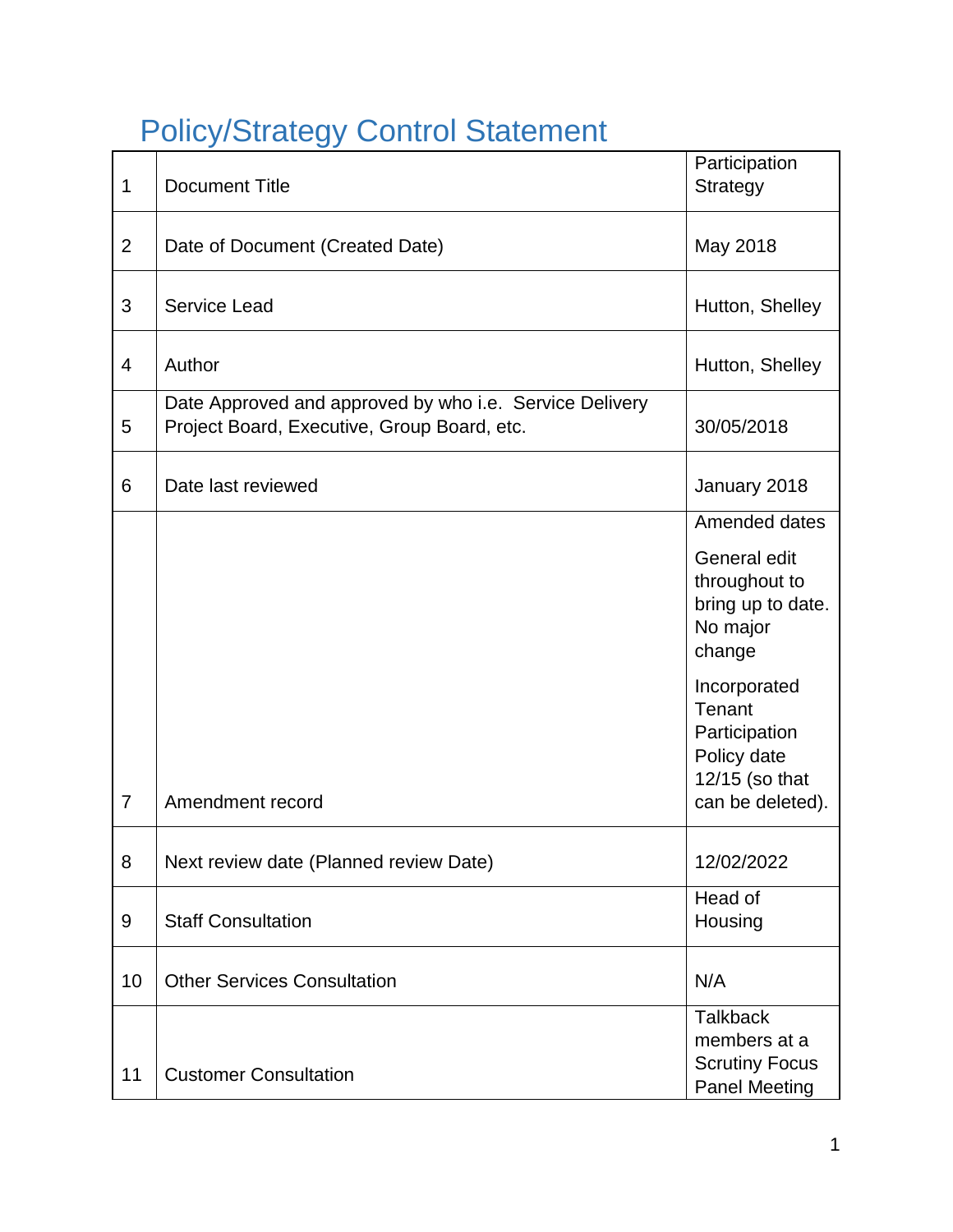|    |                                                                                                                   | Jan 18. Sent to<br>$RTOs -$<br>consultation<br>period 19/2/18<br>to 30/3/18.                                           |
|----|-------------------------------------------------------------------------------------------------------------------|------------------------------------------------------------------------------------------------------------------------|
|    |                                                                                                                   | Sent to Chair<br>and Vice Chair<br>of the Sheltered<br>and Amenity<br>$Forum -$<br>consultation<br>period as<br>above. |
| 12 | Equality Impact Assessment: insert priority as agreed with<br>E/D team, Insert date copy of EIA sent to E/D team. | Approved                                                                                                               |
| 13 | Confirm that document meets current legislative requirements                                                      | Yes                                                                                                                    |
| 14 | <b>Further Information/Comments</b>                                                                               | N/A                                                                                                                    |
| 15 | Sign off of statement by Author and Service Lead (name and<br>date):                                              | <b>Shelley Hutton</b><br>9 May 2018                                                                                    |

## Policy Applicable To

Business Area: Castle Rock Edinvar Applicable to: Castle Rock Edinvar

## Amendment Sheet Record

| <b>Revision Date</b> | <b>Description of Changes</b> | <b>Approved By</b> | <b>Date Approved</b> |
|----------------------|-------------------------------|--------------------|----------------------|
|                      |                               |                    |                      |
|                      |                               |                    |                      |
|                      |                               |                    |                      |
|                      |                               |                    |                      |
|                      |                               |                    |                      |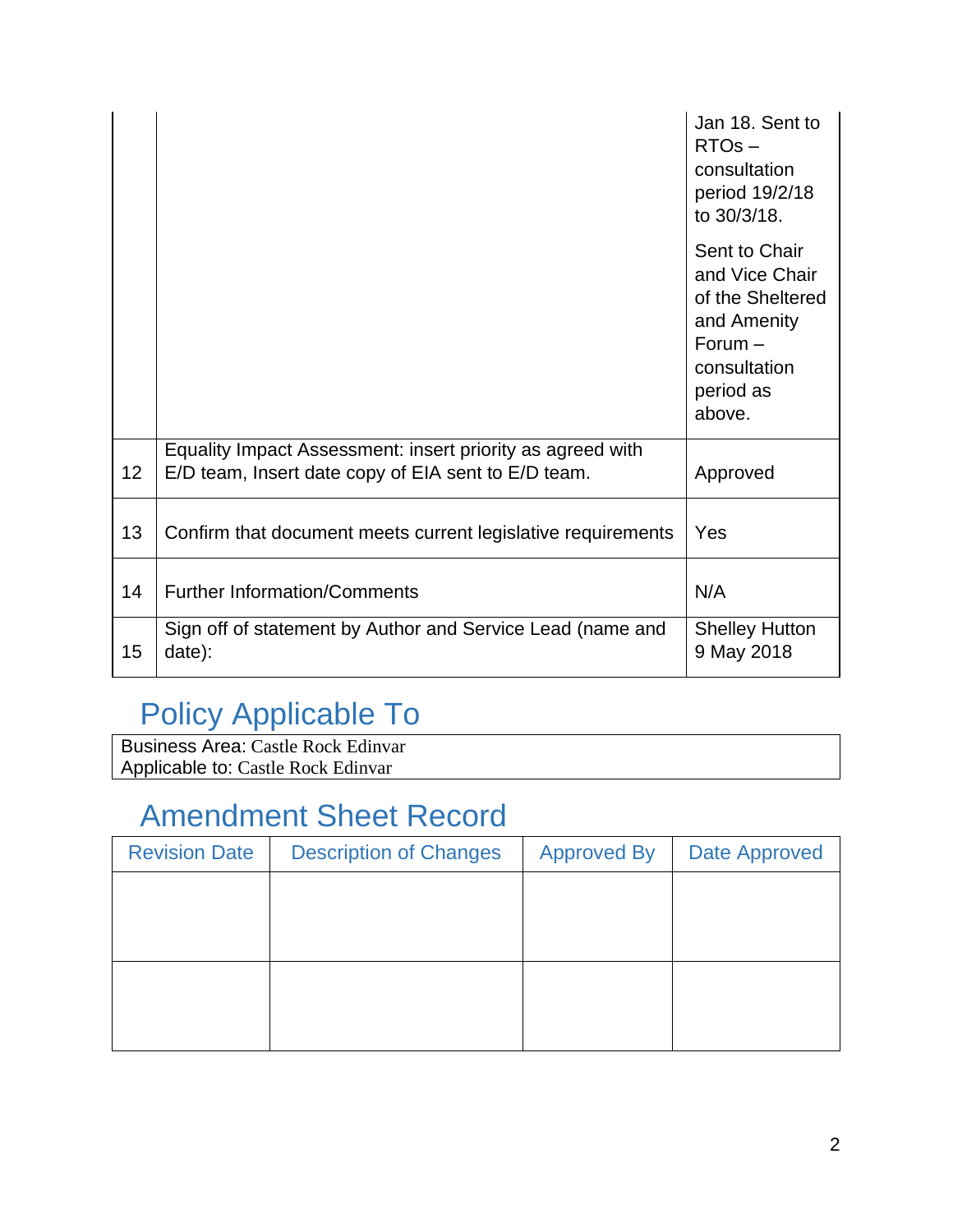Please summarise the current policy requirements and how this is changed in the new policy.

The Housing Scotland Act (2001) requires us to have a regularly reviewed Strategy. Minor amendments were suggested by tenants and these have been incorporated.

## Please explain the reason for changes/improvements/new

policy.

Due for review

## Please explain any new actions required to put the policy changes into practice.

None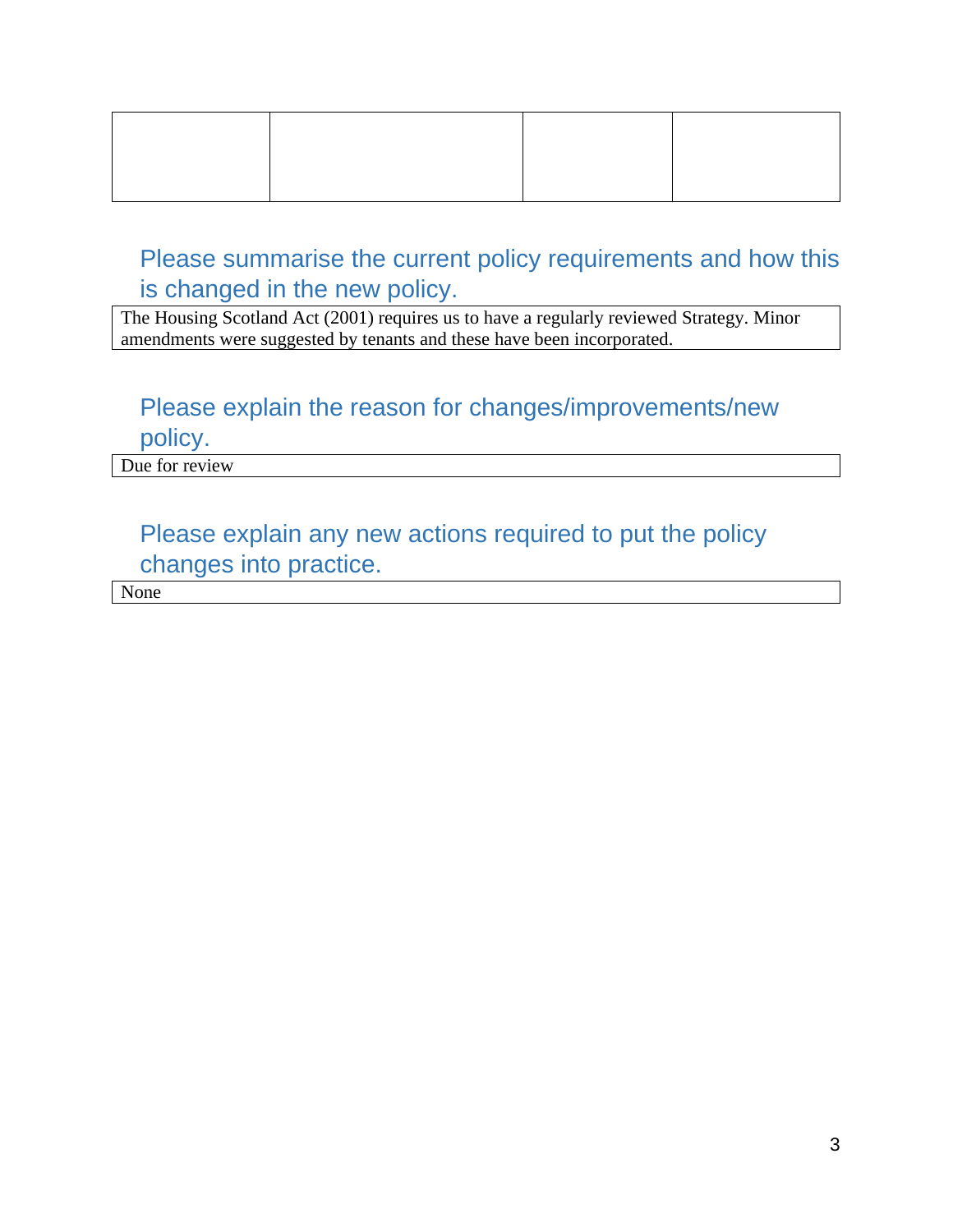## Table of Contents

**This is an evolving document which will be under constant review by both customers and the Board.** 

#### **We want your views on the Strategy and any other ideas that you might have on improving participation at any time.**

An Equalities Impact Assessment was carried out on this Strategy in October to December 2015. This is available on request.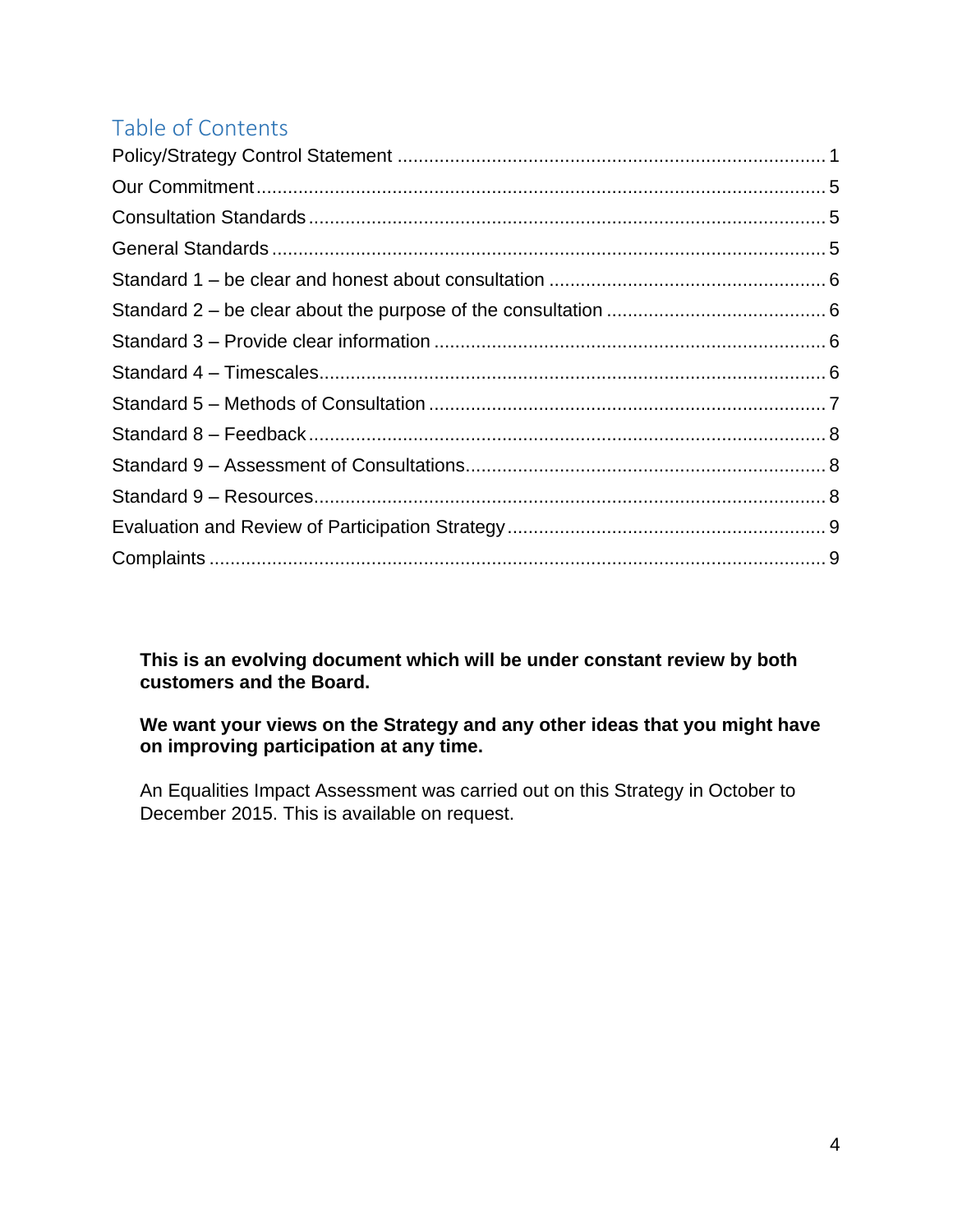## <span id="page-5-0"></span>Our Commitment

#### **We are committed to facilitation effective participation to encourage customers help to shape the service we deliver.**

Castle Rock Edinvar is committed to:

- Looking for new ideas and better ways of delivering an excellent service;
- Consulting customers and taking those views into account when making decisions;
- Developing and maintaining effective and inclusive opportunities for participation including new ways of involving customers to give them a range of options to suit them;
- Ensuring we comply with [Housing \(Scotland\) Act 2001 i](http://www.gov.scot/Publications/2002/09/15487/11221)n relation to participation;
- Ensuring we comply with the requirements of the Scottish Housing Regulator to involve customers in measuring performance against the Scottish Social Housing Charter;
- Developing and maintaining an effective relationship with the Board of Castle Rock Edinvar;
- Developing and maintaining effective and inclusive methods for customers to scrutinize Castle Rock Edinvar services;
- Developing and supporting residents groups where required;
- Compliance with the Equalities Act 2010 and ensuring that everyone has the opportunity to participate fully taking account of individual needs;
- Investigating and implementing a broad range of tools and methods to overcome barriers faced by minority groups and ensure inclusion for our diverse range of customers taking into account diversity, linguistic and literacy barriers, poverty and cultural sensitivity.

#### <span id="page-5-1"></span>Consultation Standards

Consultation means putting proposals to customers, giving them enough time to respond as they wish, listening to and taking account of their views and explaining the reasons for staff and Board of Management decisions.

#### <span id="page-5-2"></span>General Standards

- Use the most appropriate methods to suit the task.
- $\triangleleft$  Keep accurate records of the consultation.
- Assess the effectiveness of the exercise.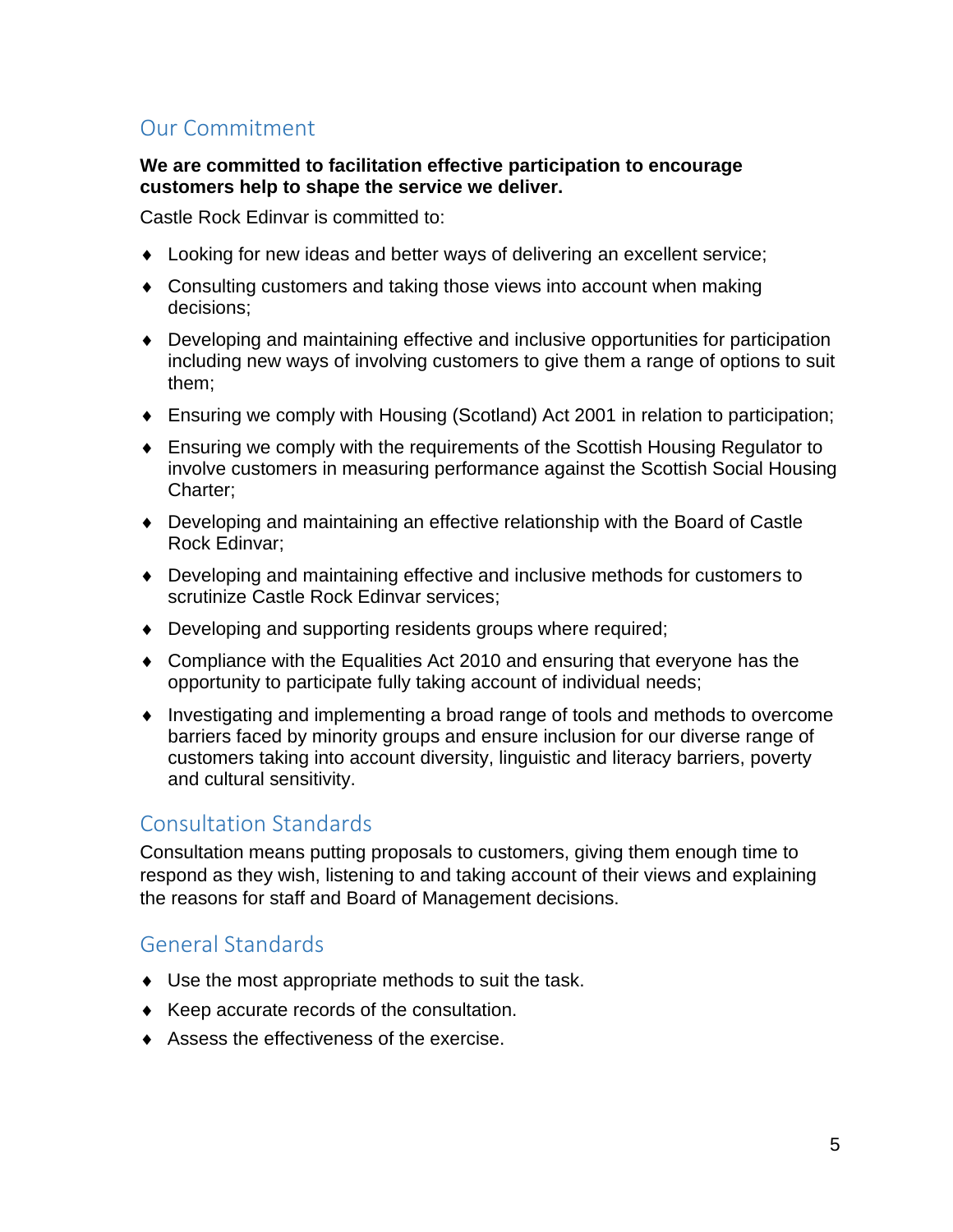## <span id="page-6-0"></span>Standard 1 – be clear and honest about consultation

We will be honest about what we can and cannot do. We will be clear about the effect of any financial or legal restrictions.

#### <span id="page-6-1"></span>Standard 2 – be clear about the purpose of the consultation

We will tell customers:

- Why we are asking them to get involved in the consultation;
- What may change as a result of the consultation;
- What cannot be changed, if anything—we will be honest;
- Who will be involved and why they have been chosen;
- $\bullet$  All the steps we will take to involve customers;
- When and how any final decisions will be made and who will make them;
- The name, department and contact details of the person who is managing the consultation;
- ◆ How we will feedback on the outcome of the consultation:
- $\blacklozenge$  How to complain about the process.

### <span id="page-6-2"></span>Standard 3 – Provide clear information

- All information will be written in Plain English. This may include email campaigns, postcards, letters, invitations, reports, draft documents, posters and adverts. It can be made available in other forms where requested and this includes large type, Braille, audio CD, other languages and other methods as developed. We can also arrange face to face meetings and telephone conversations where necessary.
- We will monitor how accessible the information is through a variety of methods including surveys and face-to-face dialogue.

#### <span id="page-6-3"></span>Standard 4 – Timescales

Enough time will be allowed for effective consultation before staff or the Board take any final decisions on service or policy changes.

For general guidance the following is set as a minimum:

- Surveys and other written responses 21 days depending on the size of the survey or document (in case people are on holiday we can accept them later); Meetings **10** days minimum;
- 

Individual meetings and the two monotonic terms of the latest method of the latest method of the latest method of the latest method of the latest method of the latest method of the latest method of the latest method of the consultation meetings (not for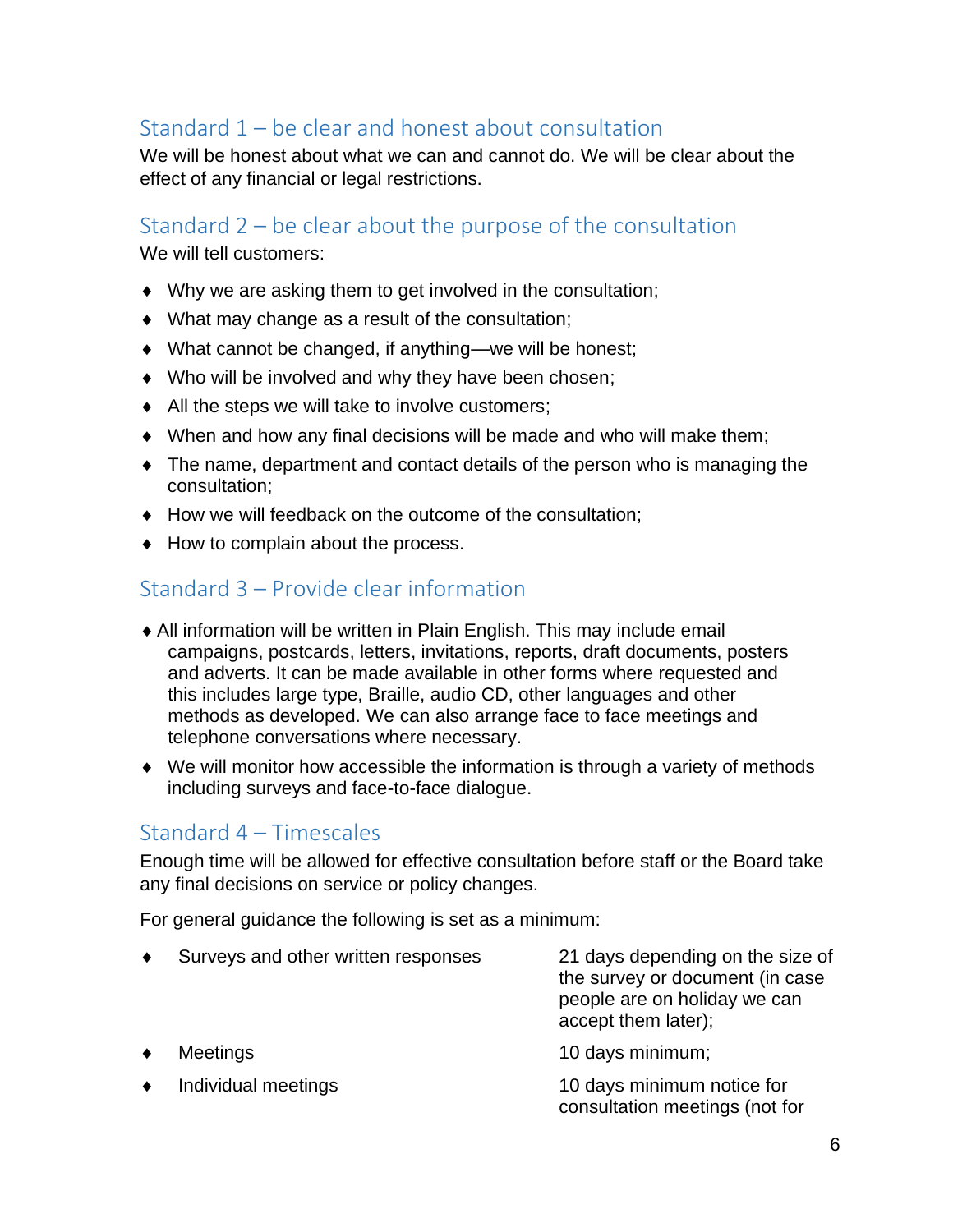visits by Housing Officers and other staff);

Papers out to residents groups 4-6 weeks depending on

frequency and timing of their meetings.

We will be sensitive to diversity needs and take recognition of religious/cultural events.

## <span id="page-7-0"></span>Standard 5 – Methods of Consultation

A variety of methods of consultation will be used. When planning an exercise, the most appropriate method/s will be chosen to ensure the most effective and inclusive consultation. We must ensure that individuals as well as groups are consulted.

*Effective consultation and involvement may include:*

Written consultation – examples include

- Sending written information directly to individuals and groups and inviting feedback.
- Using the newsletter to give information and inviting feedback.
- Writing out to individuals and groups asking them for their views on specific policies, parts of policies or proposals.
- Using surveys to gather views of individuals or groups.
- Using voting sheets particularly useful in sheltered housing.

We recognise that written consultation can be limited for people with visual impairments, poor literacy skills or English as an additional language. Where we know this we can make alternative arrangements.

Face-to-face consultation – examples include

- Actively seeking the views of certain individuals, organisations or groups by meeting with them. We will allow time and space for support to be arranged where required.
- Holding general meetings, special meetings or focus groups (regular or one-offs).
- Visiting other groups to present proposals and to get feedback.
- Calling together special discussion groups.
- Asking individual tenants their views as and when they are seen by staff for other reasons e.g. home visit, coffee morning at sheltered housing development.
- ◆ Through tenant forums and panels.
- Ensuring appropriate interpretation is provided where needed.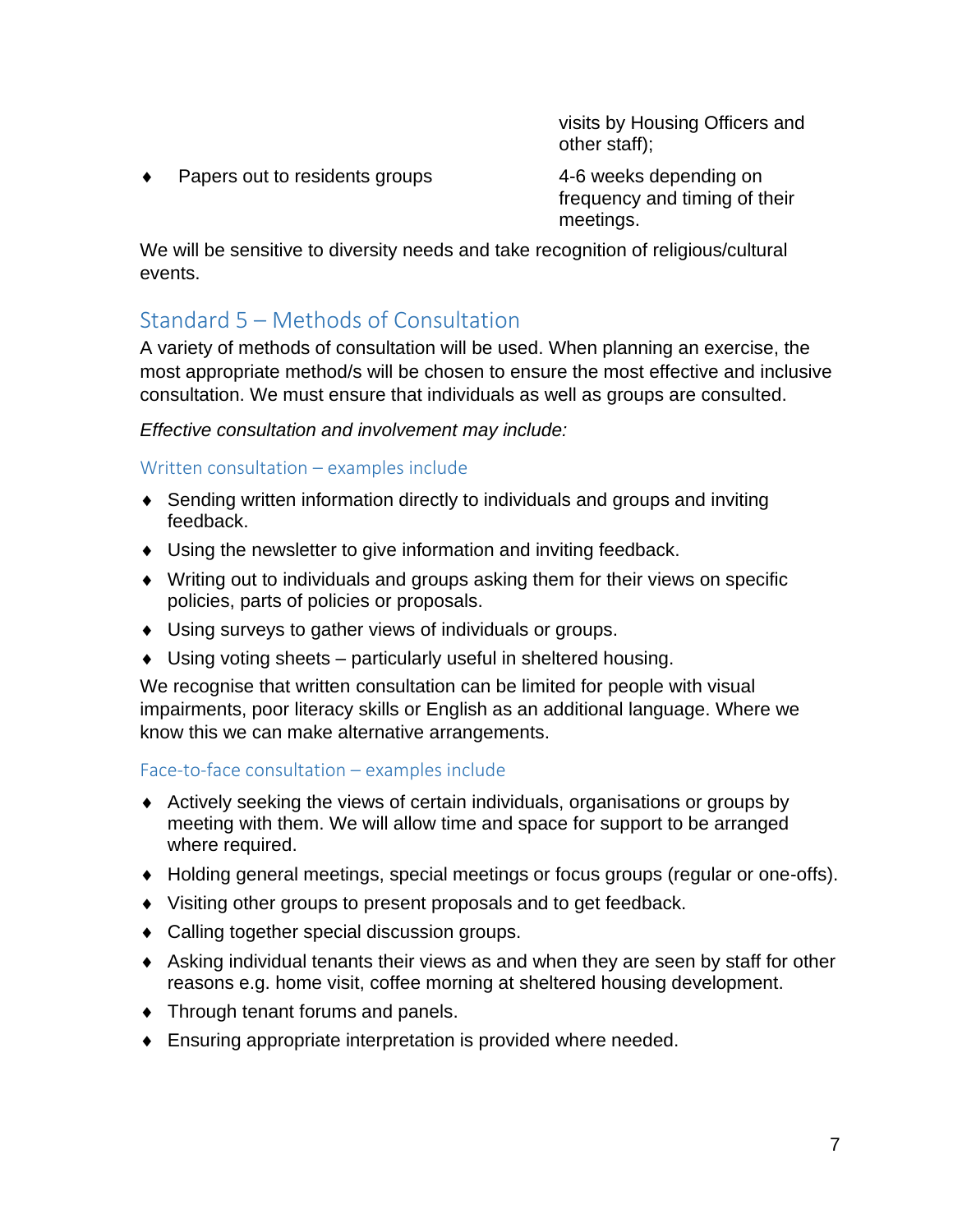#### Telephone consultation

- Actively seeking the views of certain individuals, organisations or groups by telephoning them.
- Supplementing written consultation with follow up phone calls.
- Using telephone surveys to gather the views of individuals or groups.

#### <span id="page-8-0"></span>Standard 8 – Feedback

 Feedback on the process and outcome of the consultation exercise will be shared on the [website](http://www.castlerockedinvar.co.uk/customers/get_involved/latest_consultations.aspx) and other non-digital methods where needed.

#### <span id="page-8-1"></span>Standard 9 – Assessment of Consultations

- Each consultation exercise will be assessed to see if it has been effective.
- We may use feedback sheets or verbal feedback at the end of sessions to gather views from the participants on the process.
- ◆ They will use the following criteria:
	- Did we achieve what we set out to achieve?
	- Did we manage to get effective involvement?
	- Was any group not represented? Do we know why?
	- Were the participants clear on what the exercise was about?
	- Was there enough time for the exercise?
	- Did we use the best consultation methods in hindsight?
	- Were the records accurate and useful?
	- Did we give feedback to those who participated and to others?
	- Did we use the right resources? e.g. venue, transport, staff etc.?
	- Did we take into account individual needs?
	- Was it value for money?

#### <span id="page-8-2"></span>Standard 9 – Resources

#### Groups

Castle Rock Edinvar will fund tenants' and residents' organisations, groups and forums which meet the necessary criteria – although they do not have to be formally registered to receive funding. We will be flexible to meet the needs of existing and new groups. Funding Application forms are available on request at any time.